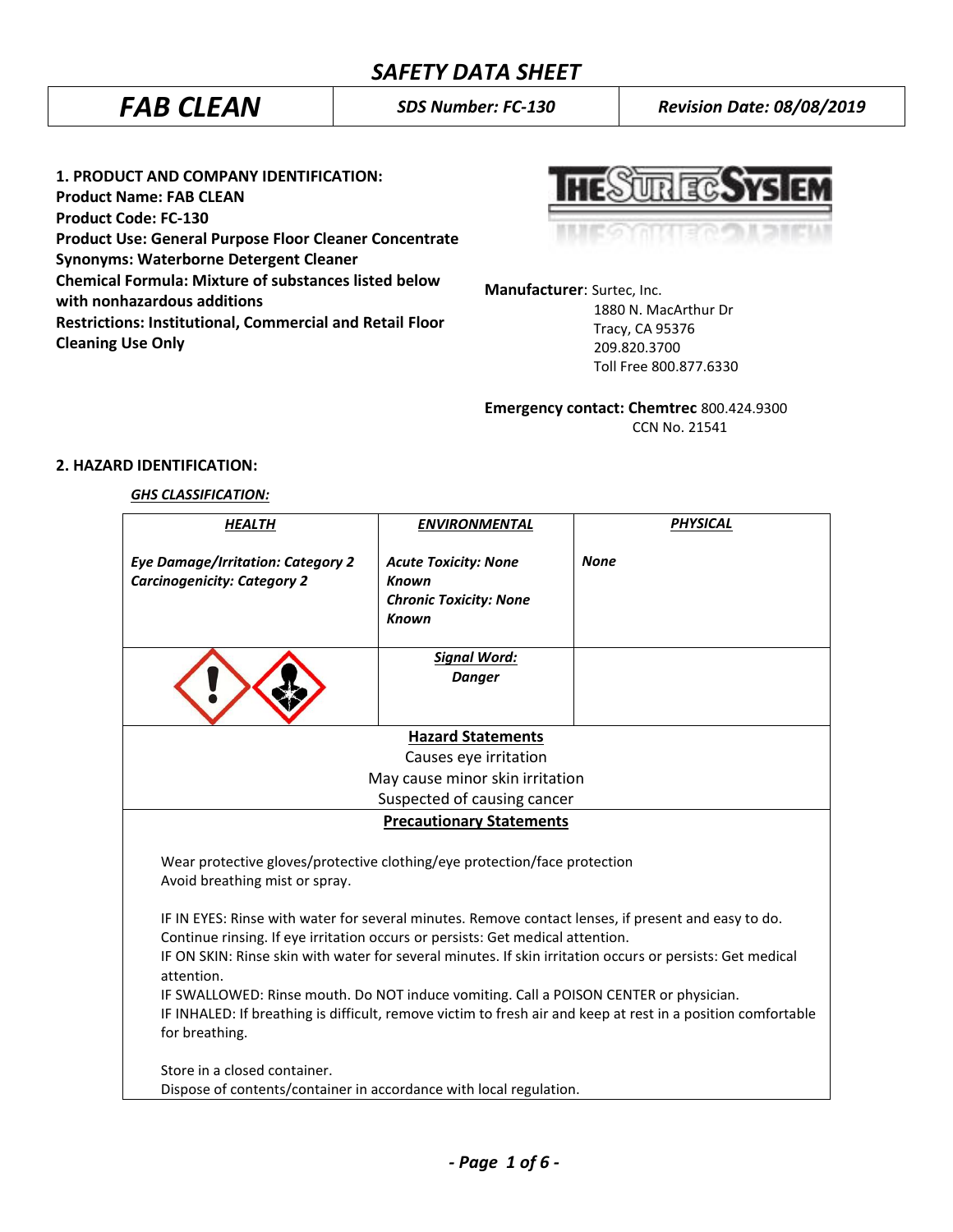| <b>FAB CLEAN</b><br><b>Revision Date: 08/08/2019</b><br><b>SDS Number: FC-130</b> |
|-----------------------------------------------------------------------------------|
|-----------------------------------------------------------------------------------|

## **3. COMPOSITION/INFORMATION ON INGREDIENTS:**

| <b>INGREDIENT</b>                                                 | CAS NO.    | <b>PERCENT</b> | <b>HAZARDOUS</b> |
|-------------------------------------------------------------------|------------|----------------|------------------|
| DODECYLBENZENE SULFONIC ACID,                                     | 26836-07-7 | $4 - 5%$       | <b>YES</b>       |
| MONOETHANOLAMINE SALT                                             |            |                |                  |
| COCONUT DIETHANOLAMIDE                                            | 68603-42-9 | $2 - 2.5%$     | <b>YES</b>       |
| ALCOHOLS, C9-11, ETHOXYLATED                                      | 68439-46-3 | $0.5 - 1%$     | <b>YES</b>       |
| <b>DIETHANOLAMINE</b>                                             | 111-42-2   | $0.1 - 0.2%$   | <b>YES</b>       |
|                                                                   |            |                |                  |
|                                                                   |            |                |                  |
| Exact Percentages are being withheld as trade secret information. |            |                |                  |

## **4. FIRST-AID MEASURES:**

*Eye Contact:* Rinse with water for several minutes. Remove contact lenses, if present and easy to do. Continue rinsing. If eye irritation occurs or persists: get medical attention.

*Skin Contact:* Rinse skin with water for several minutes. If skin irritation occurs or persists: Get medical attention.  *Inhalation:* If breathing is difficult, remove victim to fresh air and keep at rest in a position comfortable for breathing. *Ingestion:* Rinse mouth. Do NOT induce vomiting. Call a POISON CENTER or physician.

## **5. FIRE-FIGHTING MEASURES:**

*Fire Extinguishing media:* Use water spray dry chemical, carbon dioxide or regular foam. Move containers away from fire area if can be done without risk.

*Hazards during fire-fighting:*

Containers may rupture when exposed to extreme heat.

## *Protective equipment for fire-fighting:*

Wear NFPA-approved self-contained breathing apparatus, helmet, hood, boots and gloves.

## **6. ACCIDENTAL RELEASE MEASURES:**

## *Personal precautions:*

Use recommended personal protective clothing and equipment. To prevent slipping, do not walk through spilled material.

## *Environmental precautions:*

Follow all Federal, State and Local regulations when storing and disposing of substances. Do not allow material to run off of work area, and material should be absorbed, collected and disposed of in accordance with regulations. Keep product from entering storm drains. Consult local and federal guidelines for proper disposal of these materials. *Cleanup:*

*- For small amounts of released material:* Mop or vacuum up then transfer to suitable container for disposal. - *For large amounts of released material:* Dike around spilled material to contain. Spilled material may be mopped or vacuumed up, then transferred to plastic containers for disposal.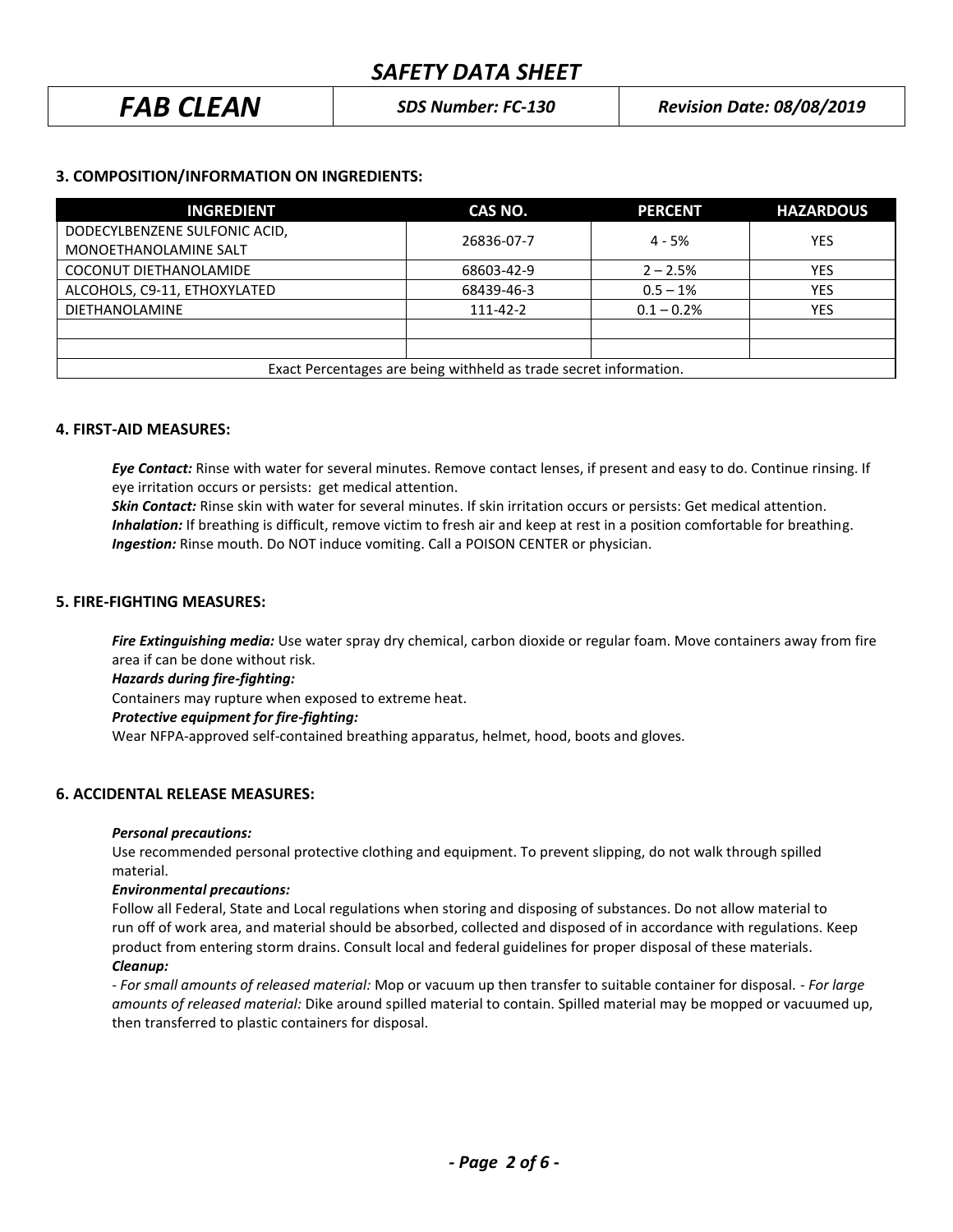## **7. HANDLING and STORAGE:**

## *Handling:*

**General advice -** No specific measures are necessary provided product and recommended protective clothing/equipment are used correctly. Do not mix with other chemicals. This is a commercial product, not intended for home use. Keep out of reach of children.

## *Storage:*

**General advice -** Protect against physical damage. Store in tightly closed containers in a cool, well ventilated area. Do not allow product to freeze.

## *Shelf Life:*

12 months

## **8. EXPOSURE CONTROLS and PERSONAL PROTECTION:**

## *Advice on system design:*

Provide local exhaust ventilation to control vapors for published exposure limits.

## *Personal protective equipment (HMIS rating 'B'):*

**Eye protection**: Wear safety glasses with side shields or safety goggles to prevent exposure or full face shield if splash hazard exists.

**Skin protection**: Chemical-resistant gloves. Wear appropriate protective clothing to prevent possible skin contact. **Respiratory protection**: Not normally required. Avoid breathing mists or spray. Use proper NIOSH-OSHA respirator if ventilation is inadequate.

**General safety and hygiene measures**: Exercise stringent hygiene practices to minimize exposure. If contact occurs, wash any body part with soap and water immediately. Wash hands after use, and before eating, drinking or smoking.

## *Other protective measures:*

Nearby running water on the job site is necessary, should an accident occur.

*Exposure Guidelines:*

None

| Appearance:                 | Clear Yellow Liquid                                      | Flash Point:                                             | None                     |  |
|-----------------------------|----------------------------------------------------------|----------------------------------------------------------|--------------------------|--|
| Odor:                       | Mild                                                     | <b>Upper/Lower Flammability Limits:</b>                  | No information available |  |
| pH value:                   | 10.5+/- 0.2 (Concentrate)                                | Relative Density (water):                                | 1.02                     |  |
|                             | 9.3 +/- 0.2 (Use dilution<br>1:64)                       | Auto-Ignition Temperature:                               | No information available |  |
|                             |                                                          | Decomposition temperature:                               | No information available |  |
| Specific gravity:           | $1.02$ (H2O = 1)                                         | <b>Partition Coefficient</b>                             | No information available |  |
| Solidification temperature: | No information available                                 | <b>Odor Threshold</b>                                    | No information available |  |
| Freezing/Melting point:     | 32 °F (0 °C)                                             | Viscosity:                                               | 180 cps.                 |  |
| Boiling point:              | 212°F (100 °C)                                           | <b>Partition Coefficient</b><br>No information available |                          |  |
| Vapor density:              | No information available                                 | Solubility in water:<br>100%                             |                          |  |
| Vapor pressure:             | No information available                                 |                                                          |                          |  |
| <b>Evaporation Rate:</b>    | No information available                                 |                                                          |                          |  |
| Regulatory VOC:             | <1.6 % by weight (concentrate)                           |                                                          |                          |  |
|                             | <0.1 % by weight (at routine use concentration $-1:32$ ) |                                                          |                          |  |

## **9. PHYSICAL and CHEMICAL PROPERTIES:**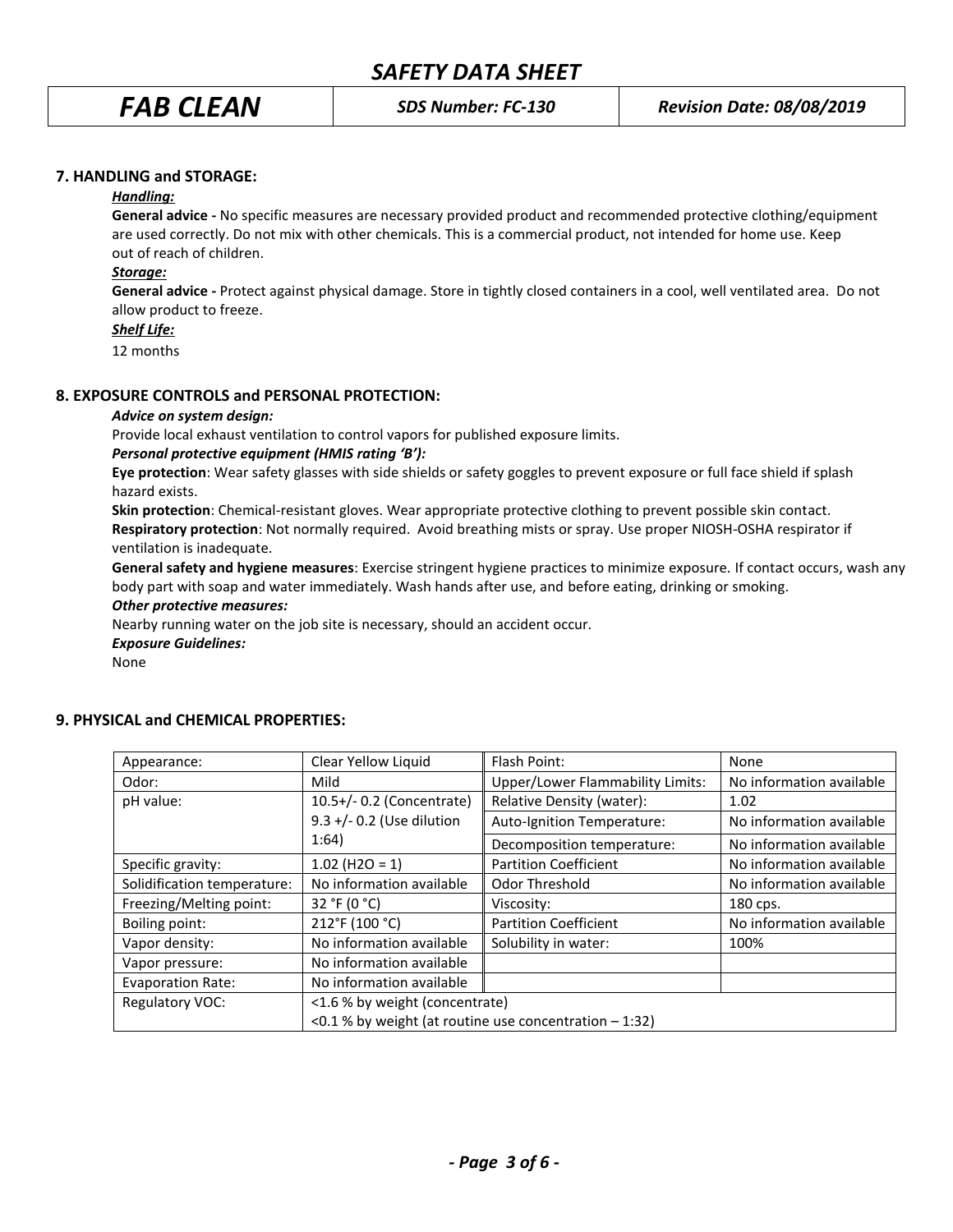## **10. STABILITY and REACTIVITY:**

*Conditions to avoid:* Freezing. Excessive heat or flame. *Substances to avoid:* Strong oxidizing agents, acids and bases. *Hazardous reactions:* Product is chemically stable under normal conditions of use and storage. *Decomposition or By-products:* In fire conditions: carbon monoxide (CO), carbon dioxide (CO2) and oxides of sulfur.

## **11. TOXICOLOGY INFORMATION:**

*Acute Toxicity (Symptoms):*

**Oral:** Ingestion may cause nausea, vomiting, and diarrhea. **Eye irritation:** Irritation, redness and tearing. **Skin irritation:** May cause irritation and redness. **Inhalation:** Irritation to the respiratory tract, headache and dizziness. **Sensitization:** Skin: N/A. Respiratory: N/A

## *Chronic Toxicity:*

**Carcinogenicity:** IARC classifies Coconut Diethylamide (68603-42-9) and Diethanolamine (111-42-2) as Category 2B – possibly carcinogenic to humans. No carcinogenic substances as defined by ACGIH, NTP and/or OSHA.

## **12. ECOLOGICAL INFORMATION:**

*Biodegradation:* Test method: Unspecified Analysis method: Unspecified Degree of elimination: Not Established

## *Environmental toxicity:*

Acute and prolonged toxicity to fish: Not Established Toxicity to microorganisms: Not Established Other ecotoxicological advice: Not Established

## **13. DISPOSAL CONSIDERATIONS:**

*Waste disposal of substance:* Dispose of in accordance with all Federal, State and Local regulations when storing and disposing of substances. It is the waste generator's responsibility to determine if a particular waste is hazardous under RCRA (EPA regulations for hazardous waste).

*Container disposal:* Dispose of in a licensed facility in accordance with local regulations.

*RCRA:*

Unspecified.

## **14. TRANSPORTATION INFORMATION:**

**DOT:**

**Proper Shipping Name:** COMPOUND CLEANING LIQUID (NON-HAZARDOUS)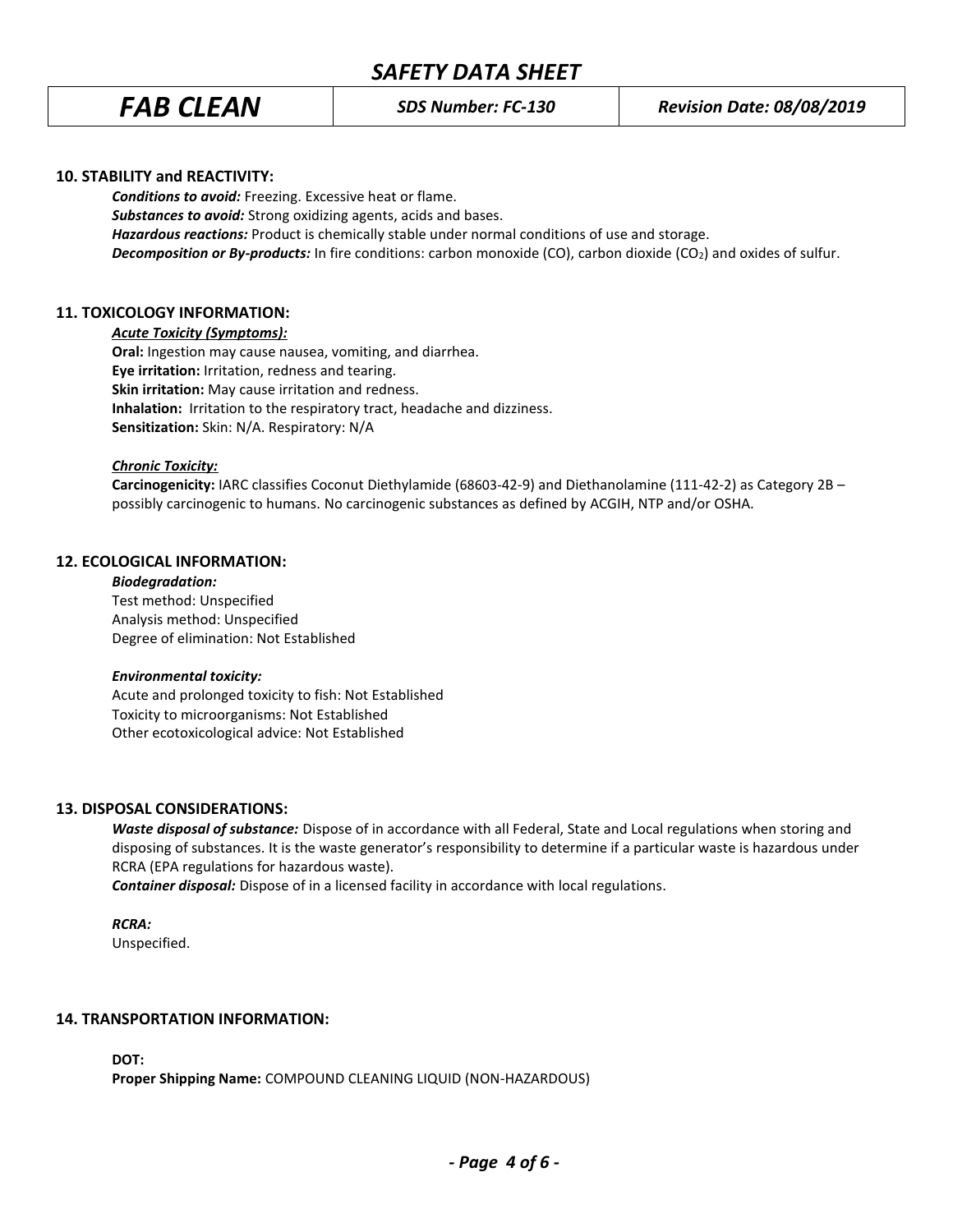*FAB CLEAN SDS Number: FC-130 Revision Date: 08/08/2019*

## **15. REGULATORY INFORMATION:**

## *Federal Regulations:*

**Registration status:**

**SARA hazard category (EPCRA 311/312):** Acute health hazard

TSCA, US: All components are listed or exempt. Chronic health hazard

## **SARA TITLE III, SECTION 313:**

CAS Number: Chemical Name: None *State Regulations:* Chemicals known to the State of California to cause cancer, birth defects or other reproductive harm CAS Number: Chemical Name: 68603-42-9 [Coconut oil diethanolamine](http://en.wikipedia.org/wiki/Cocamide_DEA) condensate

111-42-2 Diethanolamine

## *CA Cleaning Product Right To Know Act of 2017: Ingredient Disclosure*

| <b>INGREDIENT</b>                                             | <b>CAS NUMBER</b> | <b>FUNCTION</b>           |
|---------------------------------------------------------------|-------------------|---------------------------|
| <b>WATER</b>                                                  | 7732-18-5         | <b>DILUENT</b>            |
| DODECYLBENZENE SULFONIC ACID, MONOETHANOLAMINE<br><b>SALT</b> | 26836-07-7        | <b>SOAP CONSTITUENT</b>   |
| COCONUT DIETHANOLAMIDE                                        | 68603-42-9        | <b>DETERGENT</b>          |
| <b>MONOETHANOLAMINE</b>                                       |                   | <b>SOAP CONSTITUENT</b>   |
| <b>TETRAPOTASSIUM PYROPHOSPHATE</b>                           |                   | <b>ALKALINE BUILDER</b>   |
| ALCOHOLS, C9-11, ETHOXYLATED                                  | 68439-46-3        | <b>DETERGENT</b>          |
| <b>DIETHANOLAMINE</b>                                         | 111-42-2          | NONFUNCTIONAL CONSTITUENT |
| <b>ACID YELLOW 73</b>                                         | 518-47-8          | COLORANT                  |
| <b>ACID YELLOW 17</b>                                         | 6359-98-4         | COLORANT                  |
|                                                               |                   |                           |
| <b>FRAGRANCE CONSTITUENTS:</b>                                |                   |                           |
| DIETHYL PHTHALATE                                             | 84-66-2           |                           |
| <b>VANILLIN</b>                                               | 121-33-5          |                           |
| <b>METHYL ANTHRANILATE</b>                                    | 134-20-3          |                           |
| ORANGE OIL CA                                                 | 8008-57-9         |                           |
| <b>ISO AMYL BUTYRATE</b>                                      | 106-27-4          |                           |
| <b>ETHYL BUTYRATE</b>                                         | 105-54-4          |                           |
| <b>BENZYL ACETATE</b>                                         | 140-11-4          |                           |
| <b>IRISONE PURE</b>                                           | 127-41-3          |                           |
| ETHYL BENZOATE                                                | 93-89-0           |                           |
| <b>AMYL ACETATE</b>                                           | 628-63-7          |                           |
| <b>ACETOPHENONE</b>                                           | 98-86-2           |                           |
| ETHYL ACETATE                                                 | 141-78-6          |                           |
| AMYL CINNAMIC ALDEHYDE                                        | 122-40-7          |                           |
| <b>CITRONELLOL</b>                                            | 106-22-9          |                           |
| <b>GERANIOL</b>                                               | $106 - 24 - 1$    |                           |
| <b>HYDROXYCITRONELLAL</b>                                     | 107-75-5          |                           |